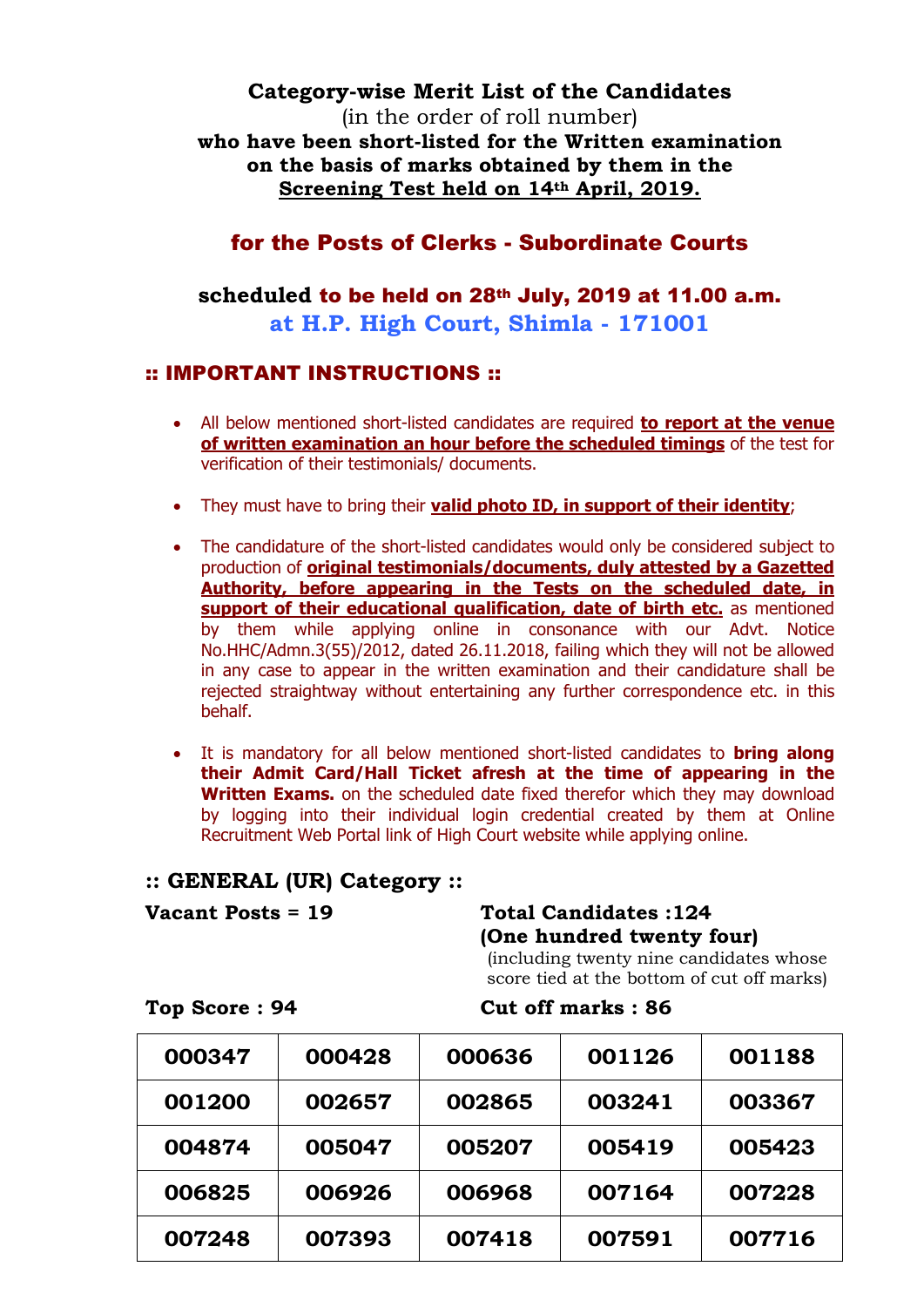| 007980 | 008499 | 008761        | 008950 | 009102 |
|--------|--------|---------------|--------|--------|
| 009114 | 009146 | 009293        | 010174 | 011407 |
| 011661 | 011929 | 012412        | 012413 | 012438 |
| 013469 | 014033 | 014048        | 014255 | 014321 |
| 014657 | 014680 | 015095        | 015164 | 015277 |
| 015320 | 015396 | 015436        | 015445 | 015719 |
| 015822 | 015876 | 016038        | 016162 | 016233 |
| 016339 | 016428 | 016452        | 016522 | 016724 |
| 016785 | 016862 | 016872        | 016913 | 016947 |
| 016999 | 017063 | 017150        | 017193 | 017266 |
| 017293 | 017559 | 017576        | 017755 | 017765 |
| 017791 | 017796 | 017809        | 017873 | 017905 |
| 017919 | 017923 | 018026        | 018064 | 018084 |
| 018104 | 018470 | 018482        | 018704 | 018822 |
| 018870 | 018885 | 018902        | 018982 | 019026 |
| 019132 | 019136 | 019162        | 019303 | 019368 |
| 019418 | 019422 | 019434        | 019442 | 019542 |
| 019558 | 019732 | 019752        | 019792 | 019890 |
| 020000 | 020166 | <b>020220</b> | 020297 | 020331 |
| 020633 | 020708 | 020721        | 020890 |        |

## **:: SCHEDULED CASTE (SC) Category ::**

# **Vacant Posts = 03 Total Candidates : 20 (Twenty)**

(including five candidates whose score tied at the bottom of cut off marks)

### Top Score : 91 Cut off marks : 84

| 000574 | 002736 | 003770 | 009886 | 010665 |
|--------|--------|--------|--------|--------|
| 011539 | 012804 | 014055 | 015044 | 015336 |